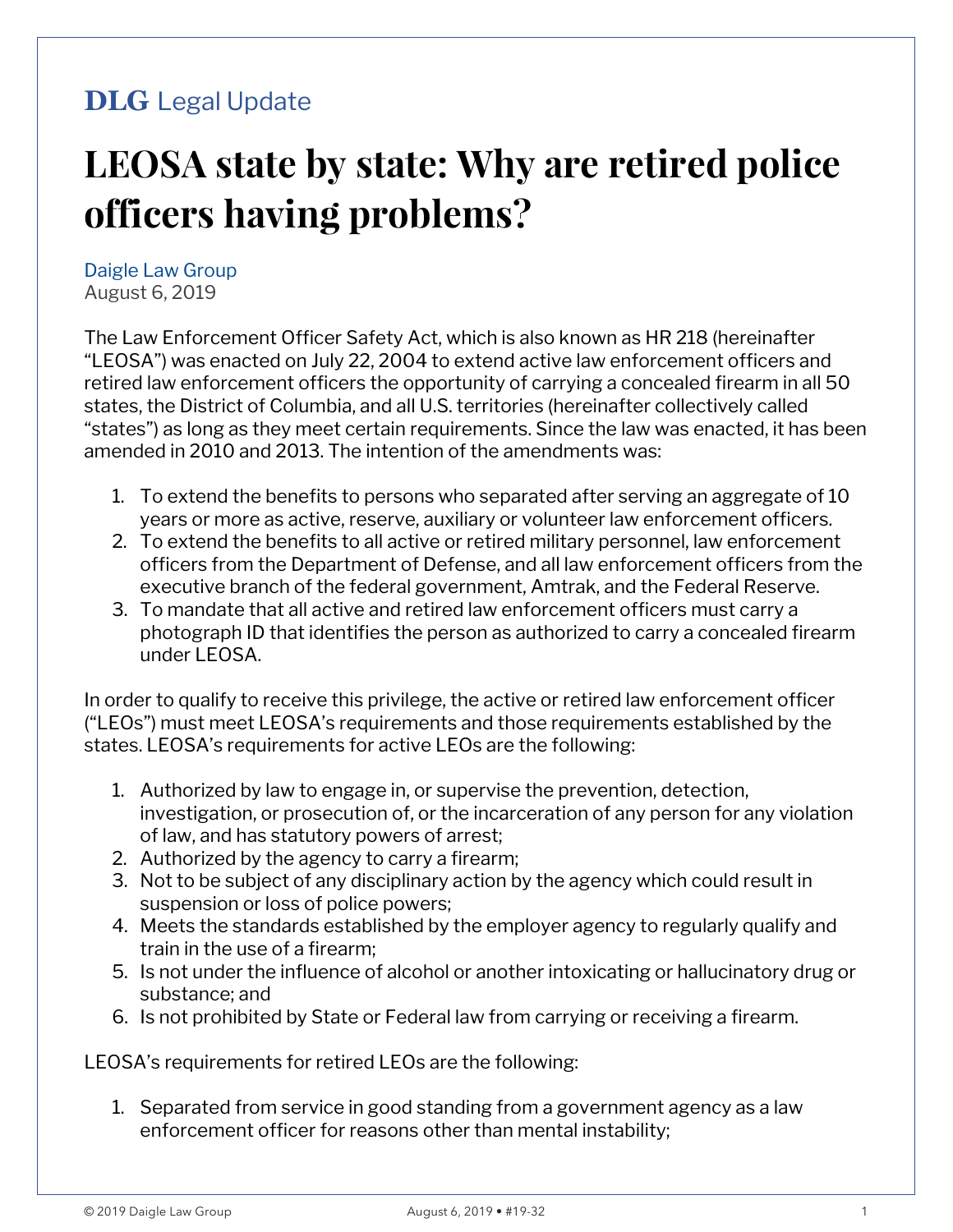- 2. Authorized by law to engage in or supervise the prevention, detection, investigation, or prosecution of, or the incarceration of any person for any violation of law;
- 3. Had statutory powers of arrest or apprehension immediately before retirement;
- 4. Was separated from service in good standing with a government agency as an LEO for an aggregate of 10 years or more, or separated from such an agency due to a service-connected disability after completing any applicable probationary period of such service;
- 5. During the past 12 months has met, at his/her own expense, the standards for qualification for active law enforcement officers to carry firearms of his/her former employer agency or of those established by the state;
- 6. Cannot be under the influence of alcohol or another intoxicating or hallucinatory drug or substance; and
- 7. Is not prohibited by State or Federal law from carrying or receiving a firearm.

#### **So, what's the problem?**

LEOSA requirements may seem pretty straightforward. However, the amendments and the language of the law have caused many problems to LEOs, some of which have been arrested and indicted. In addition to the ambiguity of LEOSA's language, the implementation of the law varies by state.

In this article, we will provide LEOs with an overview of how LEOSA is being applied in each state. The information contained in this article does not include all of the requirements or precautions that LEOs need to take. We strongly advise seeking legal advice or consult with a local law enforcement agency if you are planning to move or visit another state and intend to bring your firearm.

1. First Problem: Definition of firearm in LEOSA

LEOSA's legislative history, as well as in some cases addressing the intention of the law as to the definition of firearm, may demonstrate that LEOSA applies to all firearms except those specifically exempted in the law. However, LEOs must be aware of the current laws of their state on which firearms are permitted to be carried concealed. Although LEOSA is a federal law and as such preempts any state law, LEOs should avoid getting themselves in a criminal prosecution that may or may not end up being dismissed.

Solution: Be familiar with your state requirements to carry a concealed firearm.

2. Second Problem: Gun Free Zones

LEOSA and state laws have some exceptions where carrying a concealed firearm is prohibited. LEOSA states that carrying a concealed firearm into private property, where the possession of a firearm is not permitted is a violation of the law. LEOSA also prohibits the possession of any firearm in property owned or leased by state or federal governments. LEOs also need to be aware of additional locations, if any, where their state does not allow firearm possession.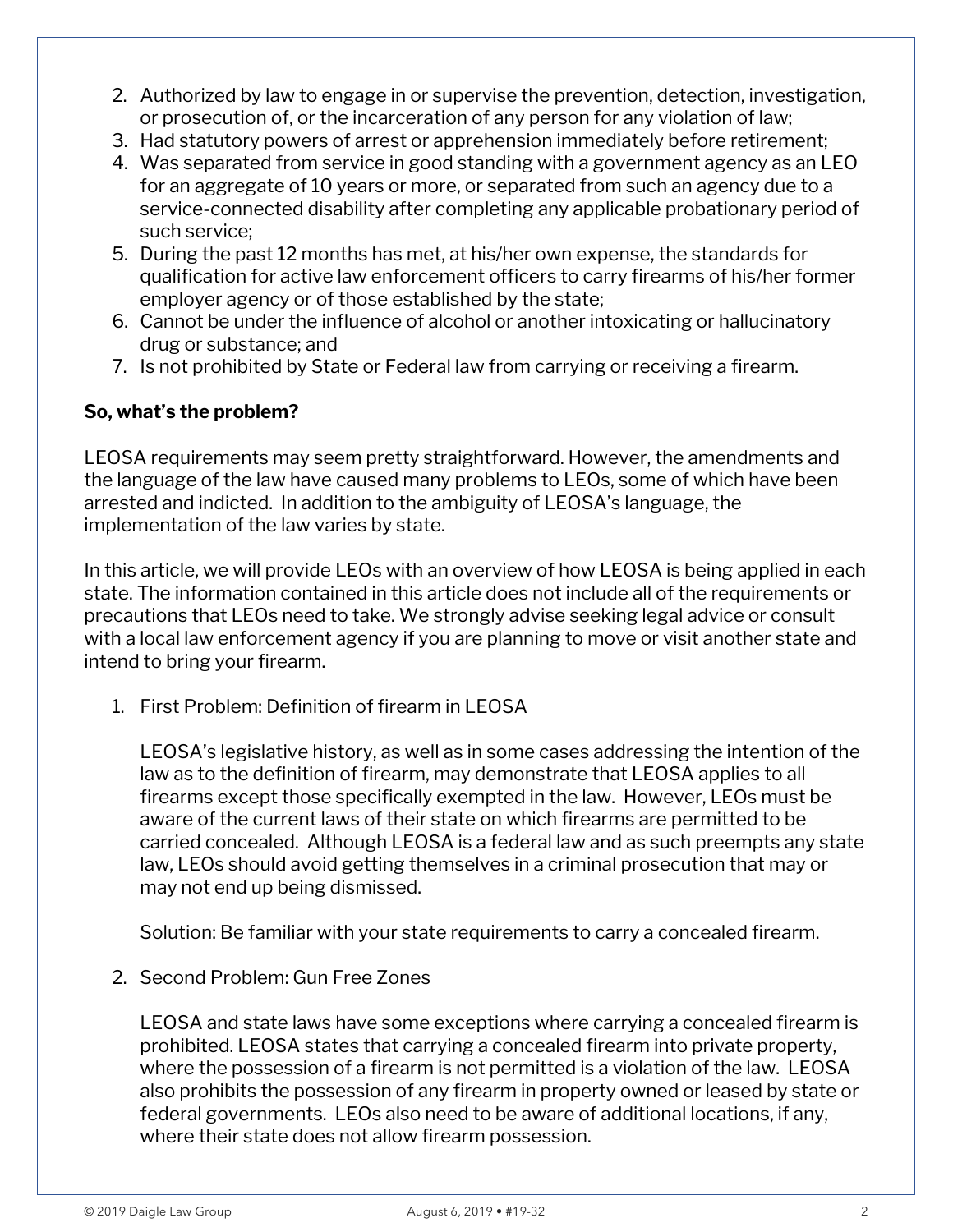It seems clear and logical enough. But it is not. There are exceptions in which individuals are permitted to carry concealed firearms in federal park lands with a state-issued permit. At the same time, there are areas marked as Gun Free School Zones in which, if an individual is caught with a concealed weapon and possess a permit not issued by the state, he/she can get in trouble in that state. Gun Free School Zones could be big and you might pass by it inadvertently. It is important for LEOs to get familiar with the firearms laws of the state they are in and if they don't have a state-issued permit to carry a concealed firearm, they should be familiar with the Gun Free School Zones and avoid them.

3. Third Problem: Some states or agencies are not issuing LEOSA identifications to qualified LEOs.

When LEOSA was amended to require an identification card, the Department of Defense did not amend their policy. Qualified LEOs who worked with the Department of Defense do not have a LEOSA identification, which could get them in trouble in their own states or if they travel to a state that requires it.

Additionally, there are some states that allow LEOs to carry concealed firearms without an identification. There are other states who have made a different interpretation of LEOSA and are refusing to grant the privilege to qualified individuals. Others are refusing to issue identifications for lack of funds or are issuing identifications to local LEOs and not to those LEOs from out of state. All those states that have these problems are listed below.

4. Fourth Problem: Issues with the annual Firearm certification required by LEOSA.

Qualification training as required by LEOSA is definitely not consistent within the states. There are states that do not require qualification training at all after you retire. In those states that the qualification training is not regulated by the state, some individuals calling themselves certified instructors, are providing "qualification training" that does not necessarily meet the standards of the state or of the local law enforcement agencies. A qualified LEO might take that training and have a certification issued on that training that might not be recognized by the state, causing the LEO to get in trouble for carrying a concealed firearm without a permit. LEOs need to be extra cautious when enrolling in a qualification training in a state that does not have a list of certified instructors. Those states that do have a list, make it available online on their official webpage or on the webpage of the local law enforcement agencies.

Some states have both state qualification training and the training that each law enforcement agency provides to their own LEOs. Those states that have both, allow out of state LEOs to take the state qualification training if they need their LEOSA identification. Information about which states have problems with the qualification training is provided below.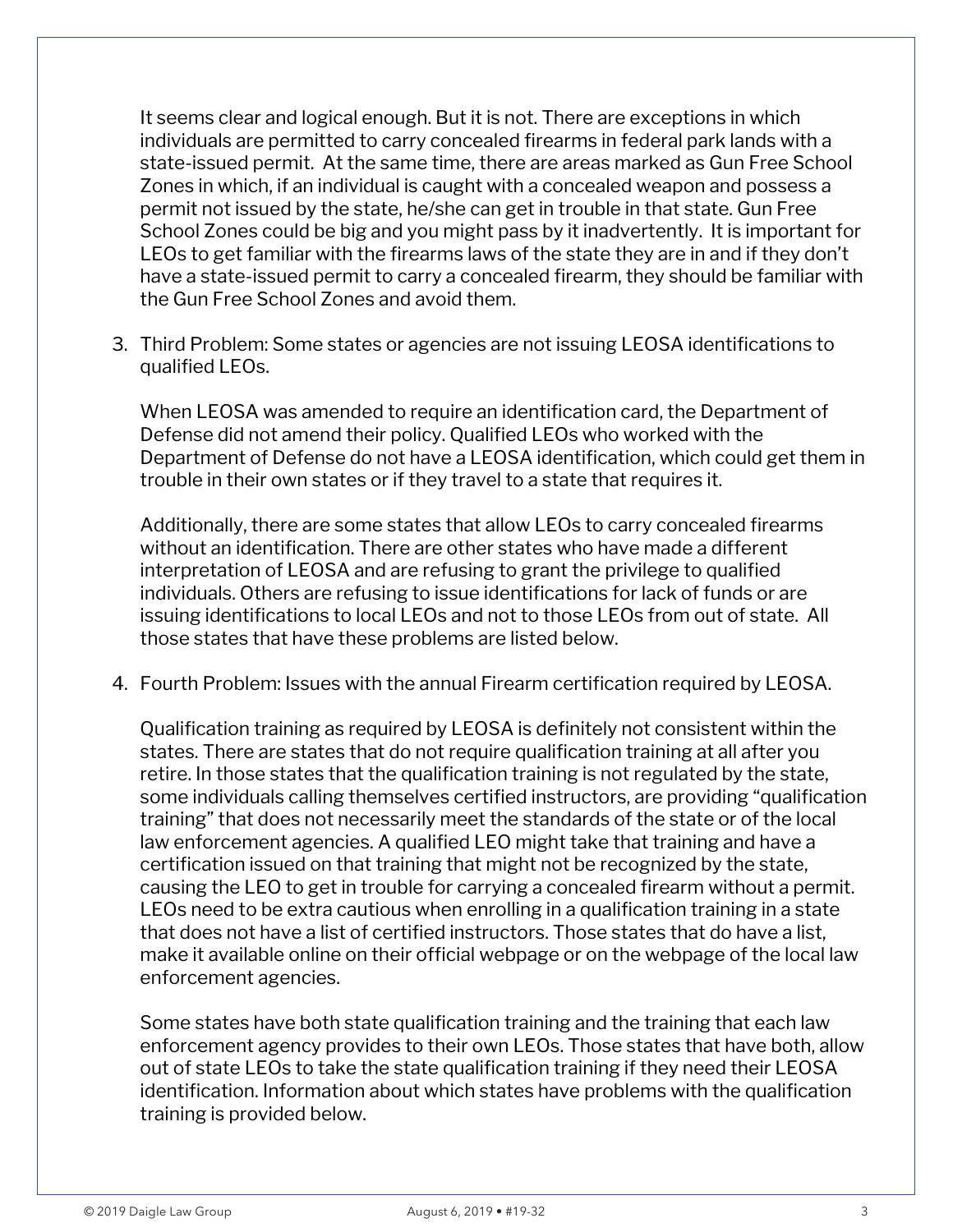Finally, if a LEO wants to have more than one concealed firearm, not all states require qualification training on each firearm he/she intends to carry. LEOSA is not clear on this regard and defers the decision to the states causing more inconsistency. For example, if a LEO is trained to carry one concealed firearm and is caught in another state that is more restrictive with a different one could get prosecuted.

5. Fifth Problem: Inconsistencies in the application of LEOSA requirements to apply for the privilege.

The next section will provide an insight on which states are LEOSA friendly and which states have requirements or lack thereof that could cause legal problems to qualified LEOs.

#### **LEOSA in the states**

The following states have requirements that are very similar to LEOSA and are issuing the identifications to LEOs to carry concealed firearms in accordance with the law:

- 1. Arkansas 2. California\* 3. Colorado
- 
- 7. Florida 68. Georgia
- 
- 13. Kentucky 14. Louisiana 15. Maine
- 16. Maryland 17. Massachusetts 18. Michigan
- 19. Minnesota 20. Mississippi 21. Nebraska
- 
- 
- 
- 31. South Dakota 32. Tennessee 33. Texas
- 
- 37. Wyoming

\* These states ban magazines that hold more than 10 rounds.

The following states have requirements that makes carrying a concealed weapon more difficult or are in some way in conflict with LEOSA. Ignorance is not bliss in these states and getting caught breaking their laws could cause serious legal problems to qualified LEOs:

- 1. Alabama: This state does not require annual re-qualification for the concealed firearms. The identification issued by this state will only be valid in that state and on those states that have reciprocity with Alabama. The Firearms scorecard signed by a firearms instructor serves as proof of qualification. We strongly recommend that LEOs from this state should familiarize with the states that have reciprocity with Alabama or should not carry their concealed firearm out of state. If a LEO moves out of this state, he/she should qualify for a LEOSA identification in the state he/she is moving to.
- 2. Alaska: This state is not issuing identifications allowing LEOs to carry concealed firearms because carrying a concealed firearm in this state is allowed. Additionally,
- 
- 4. Connecticut\* 5. Delaware 6. District of Columbia
	-
- 10. Illinois 11. Iowa 12. Kansas
	-
	-
	-
- 22. Nevada 23. New Hampshire 24. New Mexico
- 25. New York\* 26. North Carolina 27. North Dakota
- 28. Oregon 29. Pennsylvania 30. South Carolina
	-
- 34. Utah 35. Virginia 36. Wisconsin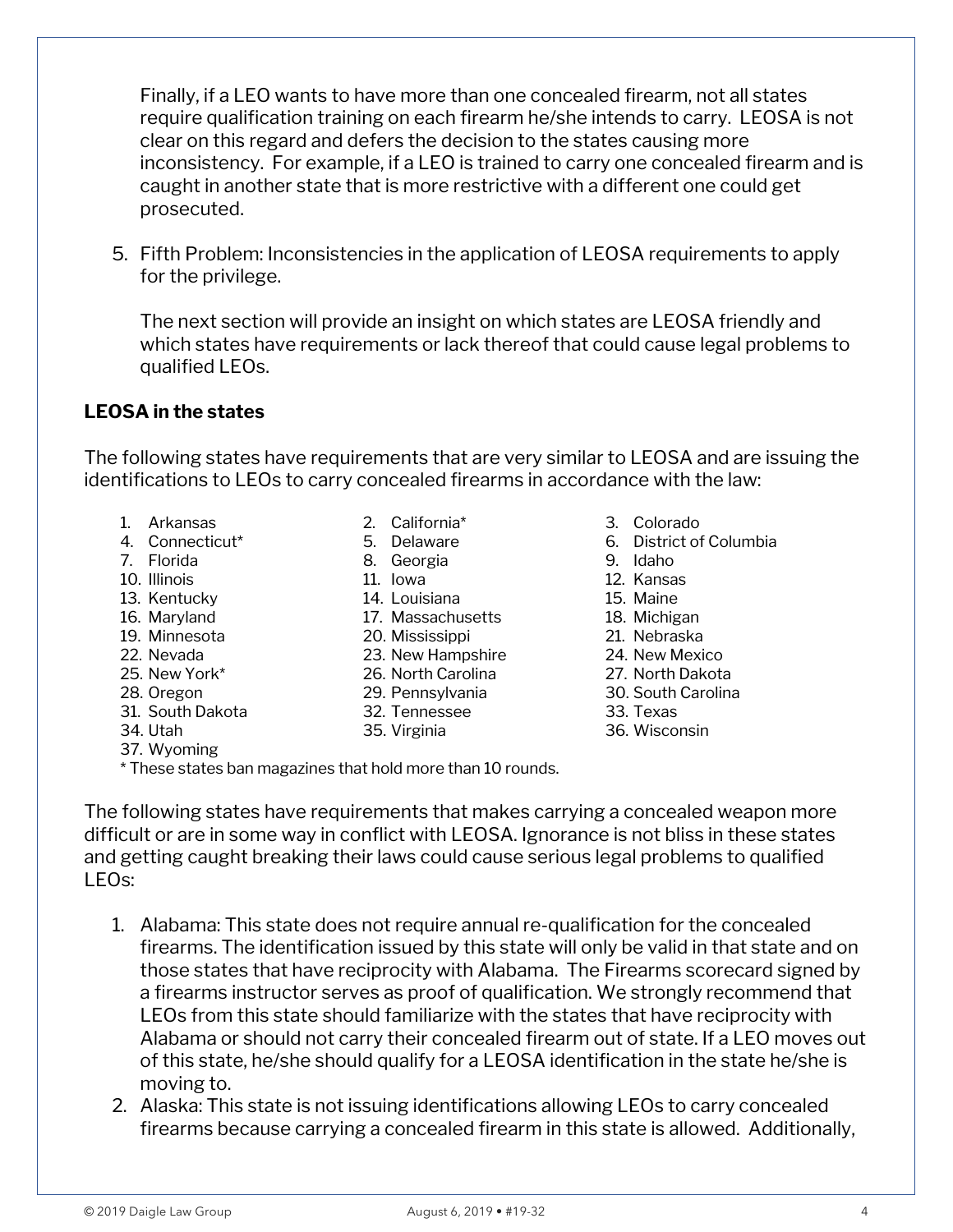this state does not require annual firearm re-qualification. LEOs from this state should not carry their concealed firearm out of state. If a LEO moves out of this state, he/she should apply and qualify for a LEOSA identification in the state they are moving to.

- 3. Arizona: This state has a law that seems to be equivalent to LEOSA. However is it not extending the LEOSA privilege to campus or university police officers when they retire because the state does not consider them qualified under their law to carry a concealed weapon.
- 4. Hawaii: If you are visiting, you have to register at the local police department, regardless of how long you are staying. You also have to provide the address of where you are staying, bring your weapon for inspection, and pay a nominal fee. The process can take from 1-3 hours.
- 5. Indiana: Each Indiana law enforcement agency/department handles its own retirees in accordance with their agency/department guidelines and standards. Some agencies/departments may qualify retirees from Federal and/or out of state agencies/departments. The Indiana State Police only issue retired credentials to their retirees after 25 years of service and will only qualify their own retirees in good standing.
- 6. Missouri: Only the law enforcement agencies where the LEOs are from, can offer him/her the qualification training and issue a LEOSA identification to their own LEOs. If a law enforcement agency from that state does not have the program available, those LEOs that are or were from that agency would not be able to have a concealed weapon under LEOSA. Out of state LEOs moving to this state must verify if they have reciprocity with their state of residence or corroborate if any of Missouri's law enforcement agencies will qualify them and issue them a LEOSA identification.
- 7. Montana: Since there was no federal funding to implement LEOSA in the states, there are only a few local agencies that offer the qualification training and the LEOSA identification.
- 8. New Jersey: This state has its own law equivalent to LEOSA with the same limitations as Arizona. Also, this state requires semiannual qualification in order to be able to carry, bans magazines that hold more than 10 rounds and carrying hollow point bullets.
- 9. Ohio: The state of Ohio does not issue LEOSA identification cards. This state left the decision of the issuance of LEOSA identification cards to the local police departments and sheriffs' offices. Retired LEOs can qualify and re-qualify with their concealed firearms in the law enforcement agency they retired from but they will have no identification to prove it out of state. The only document that shows whether an active duty officer has qualified with a firearm is an Ohio Peace Officer Training Academy (OPOTA) score sheet. Out of state LEOs may request to qualify under Ohio standards for LEOSA to an Ohio Peace Officer Training Commission approved instructor. This represents a risk to LEOs if they decide to carry their concealed firearm out of state.
- 10.Oklahoma: Currently, Oklahoma has not designated any state agency to be responsible for LEOSA. CLEET sets standards for Law Enforcement Education and Training. Approved CLEET Firearms instructors can conduct annual LEOSA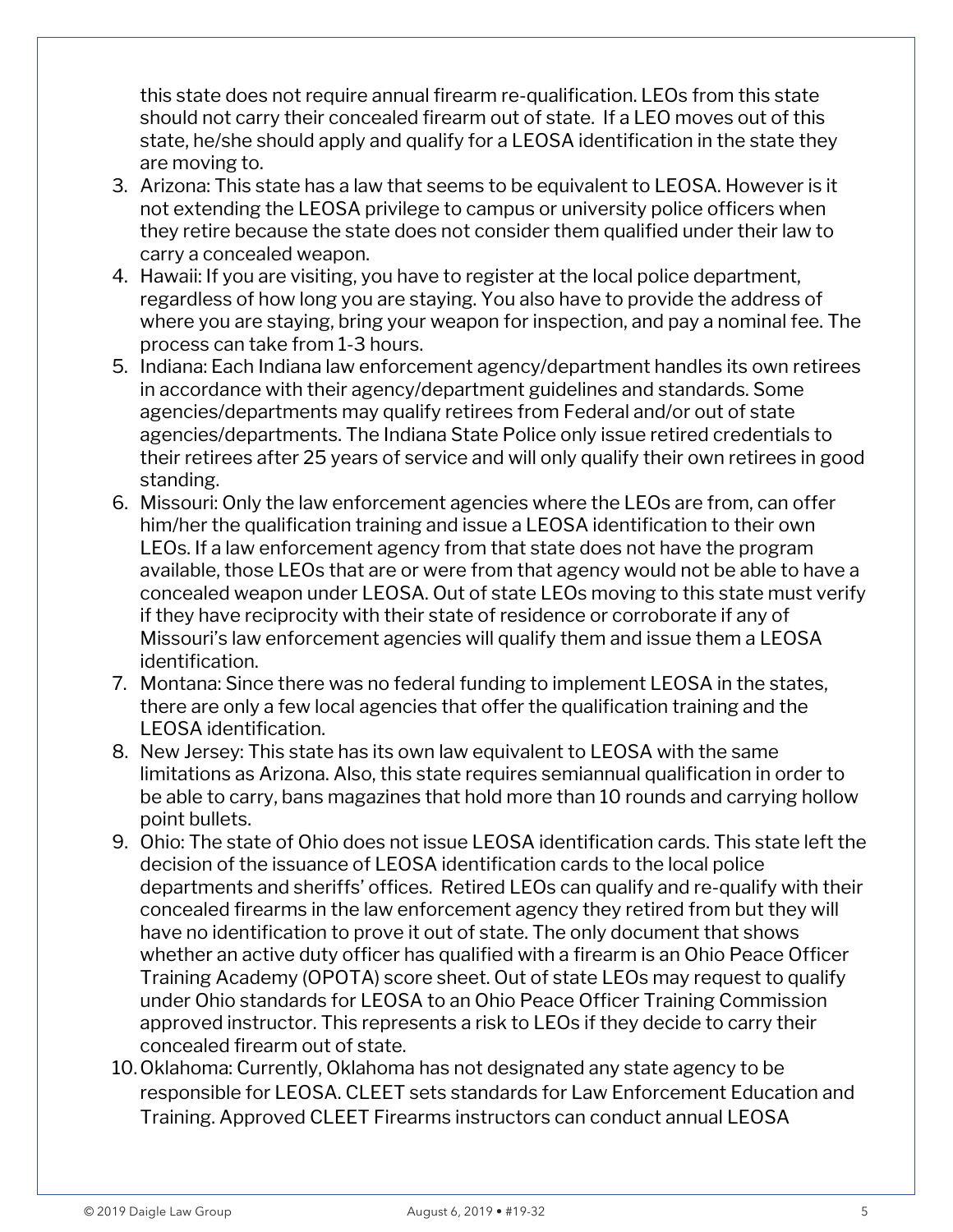qualifications. CLEET suggested language for annual LEOSA qualification cards issued by CLEET approved firearms instructors. Even though Oklahoma does not have a designated agency for the LEOSA identifications, they issue concealed weapons permits to retired full-time or reserve peace officers Oklahoma state, county, or municipal law enforcement agencies, or federal law enforcement agencies. Oklahoma permits may not be valid in other states.

- 11. Puerto Rico: This territory of the United States has confusing requirements. Active LEOs are only allowed to carry their regulation firearm or the firearm issued to them by the Puerto Rico Police Department after being qualified. They are allowed to carry that firearm concealed. LEOs who retired in good standing can apply for a license to carry a firearm and they are allowed to carry it concealed. Out of state LEOs are required to register or notify their firearm to the Puerto Rico Police Department regardless if they are only visiting. LEOSA identification or their active LEO identification is essential for the notification/registration process. It is strongly recommended to learn about their notification/registration process before coming to this territory.
- 12. Rhode Island: The only certify their own law enforcement officers and they do not honor any other state permits or identifications under LEOSA. The only solution for out of state LEOs is to apply for a concealed firearm permit like any other citizen of Rhode Island in accordance with their requirements.
- 13. U.S. Virgin Islands: This territory of the United States does not recognize or accept any identification issued by another state. LEOs should not bring their concealed firearms with them if they visit this island. They have their own system to issue firearms licenses. They do issue permits to carry firearms to retired or active LEOs but all LEOs must meet their own requirements.
- 14. Vermont: Any Vermont Criminal Justice Training Council certified firearms instructor can conduct qualifications shoots for retired LEOs. Each department/agency is responsible for issuing the appropriate documentation as evidence of annual qualification.
- 15.Washington: This state does not require a permit, certification, or identification to LEOs to carry a concealed firearm. Retired LEOs are allowed to carry concealed weapons as long as they retired in good standing from their law enforcement agency. We strongly recommend that LEOs from this state should familiarize with the states that have reciprocity with Washington or should not carry their concealed firearm out of state. If a LEO moves out of this state, he/she should qualify for a LEOSA identification in the state he/she is moving to.
- 16.West Virginia: Although this state is "LEOSA friendly", effective in May 2016, this state would not require an identification to retired LEOs that qualify under LEOSA. West Virginia law enforcement agencies, to include West Virginia State Police, can qualify their own retired officers. On an individual basis, some retired officers from out of state and federal agencies have been qualified by West Virginia State Police or by local law enforcement agencies/departments. We strongly recommend that LEOs from this state should familiarize with the states that have reciprocity with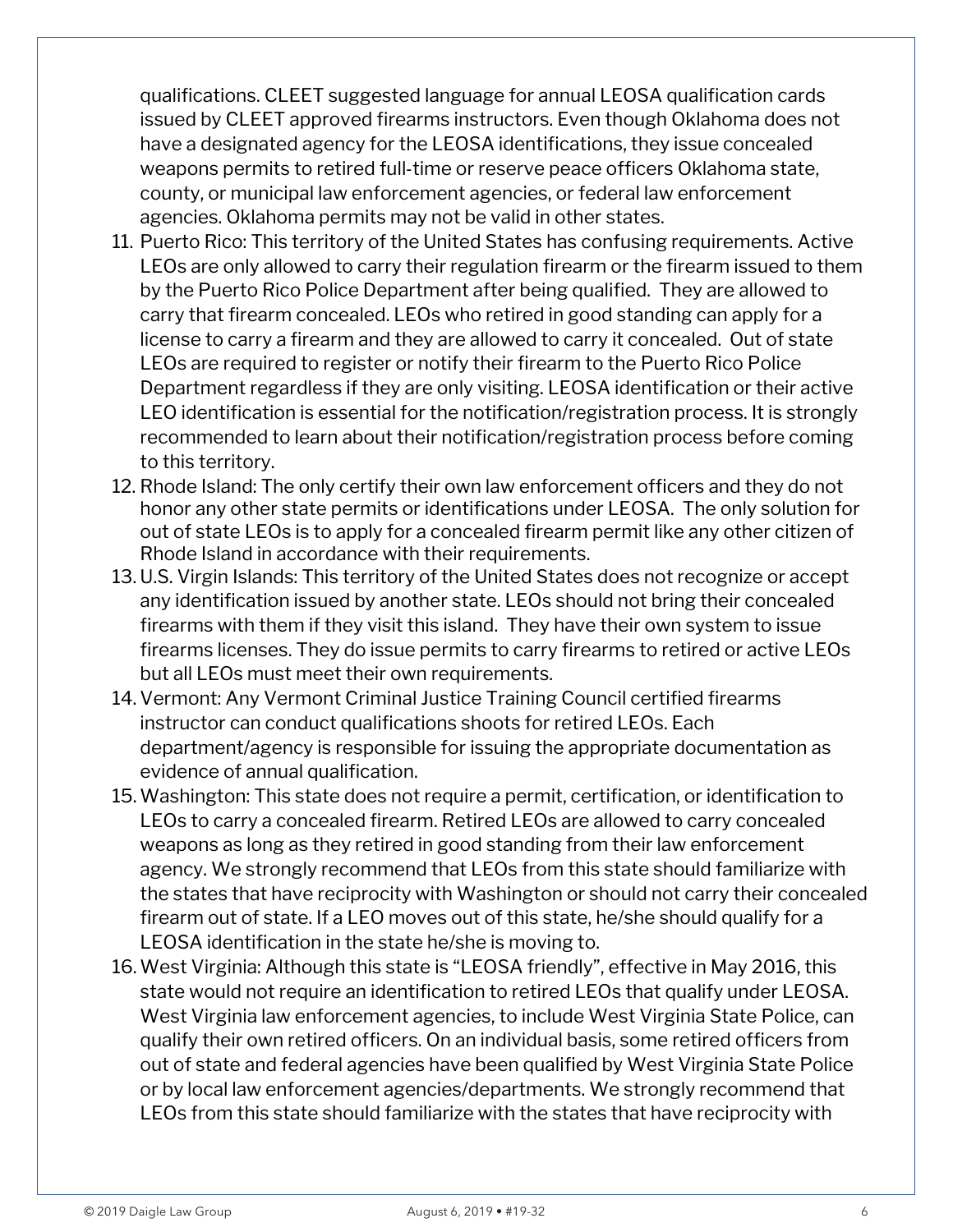West Virginia or should not carry their concealed firearm out of state. If a LEO moves out of this state, he/she should qualify for a LEOSA identification in the state he/she is moving to.

#### **Significant cases**

- 1. Duberry v. District of Columbia, 824 F.3d 1046 (D.C. Cir. 2016): This case decided three important things:
	- a. The U.S. Court of Appeals for the Washington D.C. Circuit extended the right of retired law enforcement officers to carry concealed weapons under LEOSA to retired corrections officers.
	- b. LEOSA "does not afford discretion" to state or local authorities to decide who is and who is not a qualified LEO or RLEO (Retired Law Enforcement Officer).
	- c. LEOSA is fully enforceable under the civil rights statute 42 U.S.C. § 1983 ("Section 1983"). That is, officers may bring a lawsuit under Section 1983 to challenge any acts by state or local authorities (or "under color" of any such authority) that in any way deprive them or "cause" them to be deprived of their LEOSA right to carry.
- 2. Thorne v. United States, Nos. 11–CF–492, 11–CF–730 (D.C. Cir. 2012): The Court declared private security guards are not protected by LEOSA.
- 3. LEOSA does not bestow either an explicit right to obtain the required photographic ID or a federal remedy when a state agency refuses to issue one. See: McKinley v. City of Topeka, Case No. 06-C-376; Moore, et. al. v. Trent, et.al., 2010 U.S. Dist. LEXIS 133038 (E.D. Illinois 2010); and Johnson v. NY State Dept. of Corrections, 709 F. Supp. 2d 178 (N.D.N.Y. 2010).

### **Concluding Remarks**

LEOs need to be familiar with the firearm laws of their state or of the state they intend to visit. If LEOs need to travel to another state because of an emergency or an unplanned vacation they should consult with an attorney with knowledge of the laws of that state, call a local law enforcement agency or they should leave their firearms behind in accordance with the laws of their state. When there are work related assignments, the district/city attorney of the LEO's law enforcement agency, should find out the necessary requirements and provide the information to the LEO. If a LEO is stopped in another state by another LEO, he/she should notify that officer that he/she is carrying a concealed weapon immediately. The LEO should also provide the officer with the identification that authorizes him/her carrying the concealed weapon. Having said that, a LEO should not assume the risk, hoping he/she would not get caught or that he/she would receive professional courtesy from another LEO. Prevention is key, so LEOs must learn the laws of the state they will visit or move into before taking bringing their weapons.